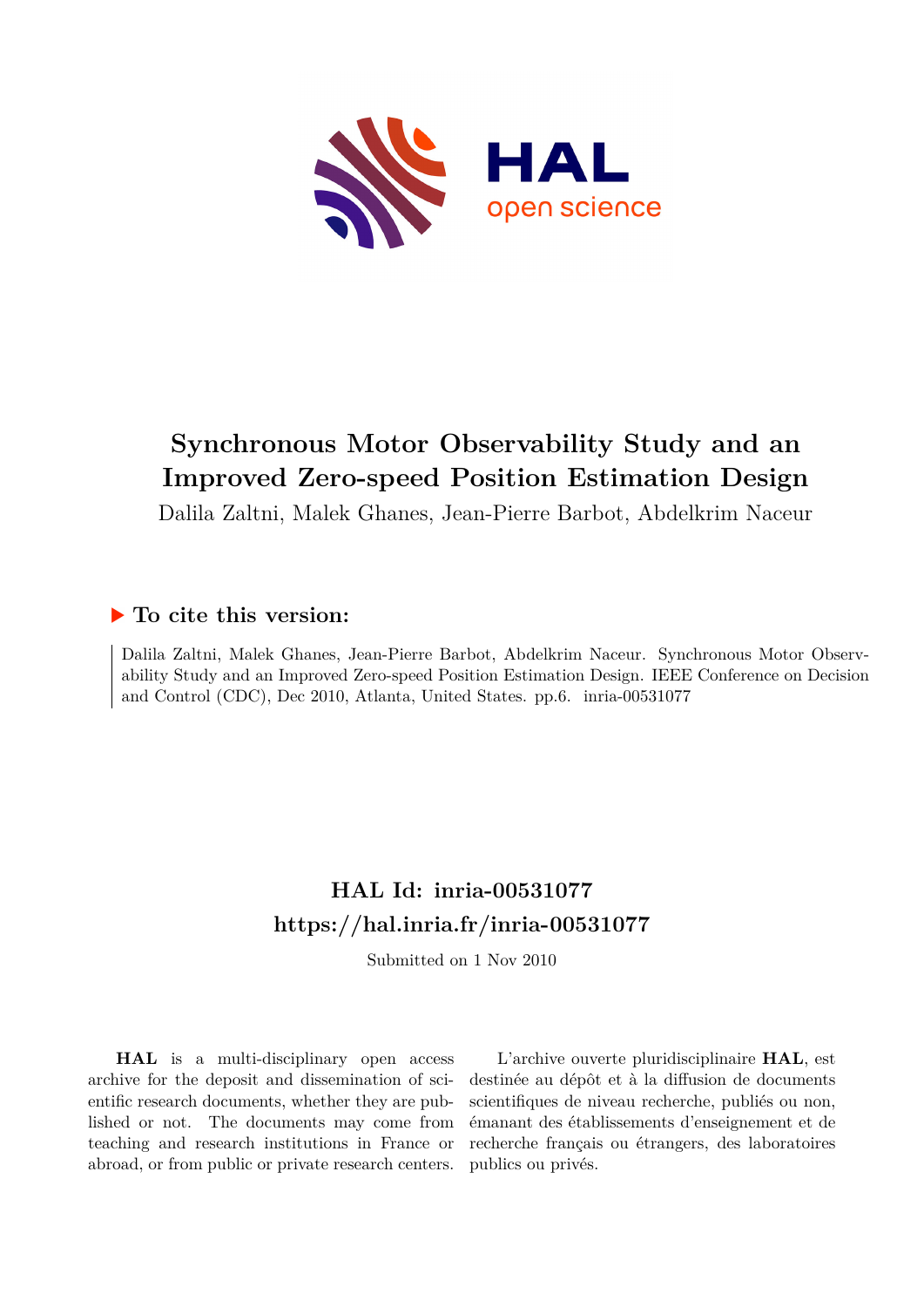# **Synchronous Motor Observability Study and an Improved Zero-speed Position Estimation Design**

Dalila Zaltni, Malek Ghanes, Jean Pierre Barbot and Mohamed Naceur Abdelkrim

*Abstract***— This paper deals with the Permanent Magnet Synchronous Motor (PMSM) observability analysis for sensorless control design. The problem of loss of observability at low frequency range is always recognized in experimental settings. Nevertheless, there are no sufficient theoretical observability analyses for the PMSM. In the literature, only the sufficient observability condition has been presented. Therefore, the current work is aimed especially to the necessary observability condition analysis. Furthermore, an Estimator/Observer Swapping system is designed here for the surface Permanent Magnet Synchronous Motor (PMSM) to overcome position observability problems at zero speed which is an unobservable state point.**

#### I. INTRODUCTION

Industries concerned by PMSMs are continuously seeking for cost reductions in their products. These reductions often impose the minimization of number of sensors used for control purposes because they substantially contribute to increase the complexity and cost of the full installation (additional cables, maintenance, etc.), and the default probability. This imposes the use of observers in order to realize sensor-less control design. Since many observers for electrical machines with sensor-less control are available, as the extended Kalman filter [1], the full order and the reduced order observers [2], the LMI based methods [3], the high-frequency signal injection methods ([4],[5]) the sliding mode observers ([6],[7]), the adaptive observers [8], and so on, the main research stream has been focused on searching for reliable speed and position estimation methods for PMSM with the aim to replace the mechanical sensors with the observer in the control system ([9]-[12]). However, the current problems to successfully apply sensor-less control for PMSM are the existence of operating regimes for which the observer performance is remarkably deteriorated due to the difficulties in estimating correctly the motor position. The failure of sensor-less schemes in some particular operating conditions has been always recognized in experimental setting. In the case of induction motors, the observability has been studied by many authors ([13],[14]). Nevertheless, there are no sufficient theoretical observability studies for the PMSM. Only the sufficient observability condition has been presented in literature. For instance, in [15], observability is analyzed in the case of constant high speed operation. In [16]

Dalila Zaltni is with MACS ENIG, University of Gabes Tunisia and with ECS ENSEA University of Cergy Pontoise France. dalila.zaltni@ensea.fr

Malek Ghanes and J-P. Barbot are with ECS ENSEA University of Cergy Pontoise France, {Ghanes, Barbot}@ensea.fr

J-P. Barbot is also with the EPI-ALIEN-INRIA.

Mohamed Naceur Abdelkrim is with MACS ENIG, University of Gabes Tunisia. naceur.abdelkrim@enig.rnu.tn

and [17], the author gives only the sufficient observability condition (not necessary) of the PMSM in the particular case of constant speed. The current work is aimed especially to the necessary observability condition analysis. In [18] and [19], we have given the sufficient condition of loss of observability for the Surface PMSM (SPMSM). In this paper, observability of both the Interior PMSM (IPMSM) and the SPMSM is studied and discussed at different operating conditions then the necessary and sufficient observability condition is presented. Furthermore, an Estimator/Observer Swapping system is proposed, for the SPMSM, to overcome position observability problems at zero speed which is an unobservable state point. The designed observer based on Higher Order Sliding Mode (HOSM) is used in order to ensure the robustness against disturbances and to avoid the chattering phenomenon [20]. This paper is organized as follows: In the second section, mathematical models of both IPMSM and SPMSM are presented. In section three, the non linear observability is recalled. The observability analysis of both IPMSM and SPMSM is given in section four. The proposed observer is designed in section five. Simulation results are illustrated in section six. Finally, some concluding remarks are drawn in the last section.

#### II. SYNCHRONOUS MOTOR MODELS

#### *A. Interior Permanent Magnet Case*

The dynamic model of the IPMSM in the  $(\alpha, \beta)$  fixed coordinate is given by equation  $(1)$  and  $(2)$   $([21], [22])$ :

$$
\begin{pmatrix}\n\dot{i}_{\alpha} \\
\dot{i}_{\beta}\n\end{pmatrix} = \Gamma^{-1} \begin{bmatrix}\n\begin{pmatrix}\nu_{\alpha} \\
u_{\beta}\n\end{pmatrix} - \n\begin{pmatrix}\nR - 2L_1 \omega_e \sin(2\theta_e) & 2L_1 \omega_e \cos(2\theta_e) \\
2L_1 \omega_e \cos(2\theta_e) & R + 2L_1 \omega_e \sin(2\theta_e)\n\end{pmatrix} \begin{pmatrix}\n\dot{i}_{\alpha} \\
\dot{i}_{\beta}\n\end{pmatrix} \\
-\omega_e K_e \begin{pmatrix}\n-\sin(\theta_e) \\
\cos(\theta_e)\n\end{pmatrix} \quad (1)
$$

$$
\dot{\omega}_e = \frac{P}{J} [2L_1(cos(\theta_e)i_\alpha + sin(\theta_e)i_\beta) + \phi_m](-sin(\theta_e)i_\alpha + cos(\theta_e)i_\beta) - \frac{f_\nu}{J}\omega_e - \frac{T_I}{J}
$$
\n(2)

where  $\Gamma^{-1} = \frac{1}{L^2}$  $L_0^2 - L_1^2$  $\times$   $\begin{pmatrix} L_0 - L_1 \cos(2\theta_e) & -L_1 \sin(2\theta_e) \\ L_0 \sin(2\theta_e) & L_1 + L_2 \cos(2\theta_e) \end{pmatrix}$  $-L_1 sin(2\theta_e)$   $L_0 + L_1 cos(2\theta_e)$  $\setminus$ 

 $\omega_e$  is the electric rotor speed; *R* is the stator resistance; *P* is the pair pole number; *J* is the moment of inertia;  $\phi_m$  is the rotor flux;  $f_v$  is the viscous friction;  $T_l$  is the load torque;  $[i_{\alpha} \quad i_{\beta}]^T$  and  $[i_{\alpha} \quad u_{\beta}]^T$  are the  $({\alpha} - {\beta})$  stator current and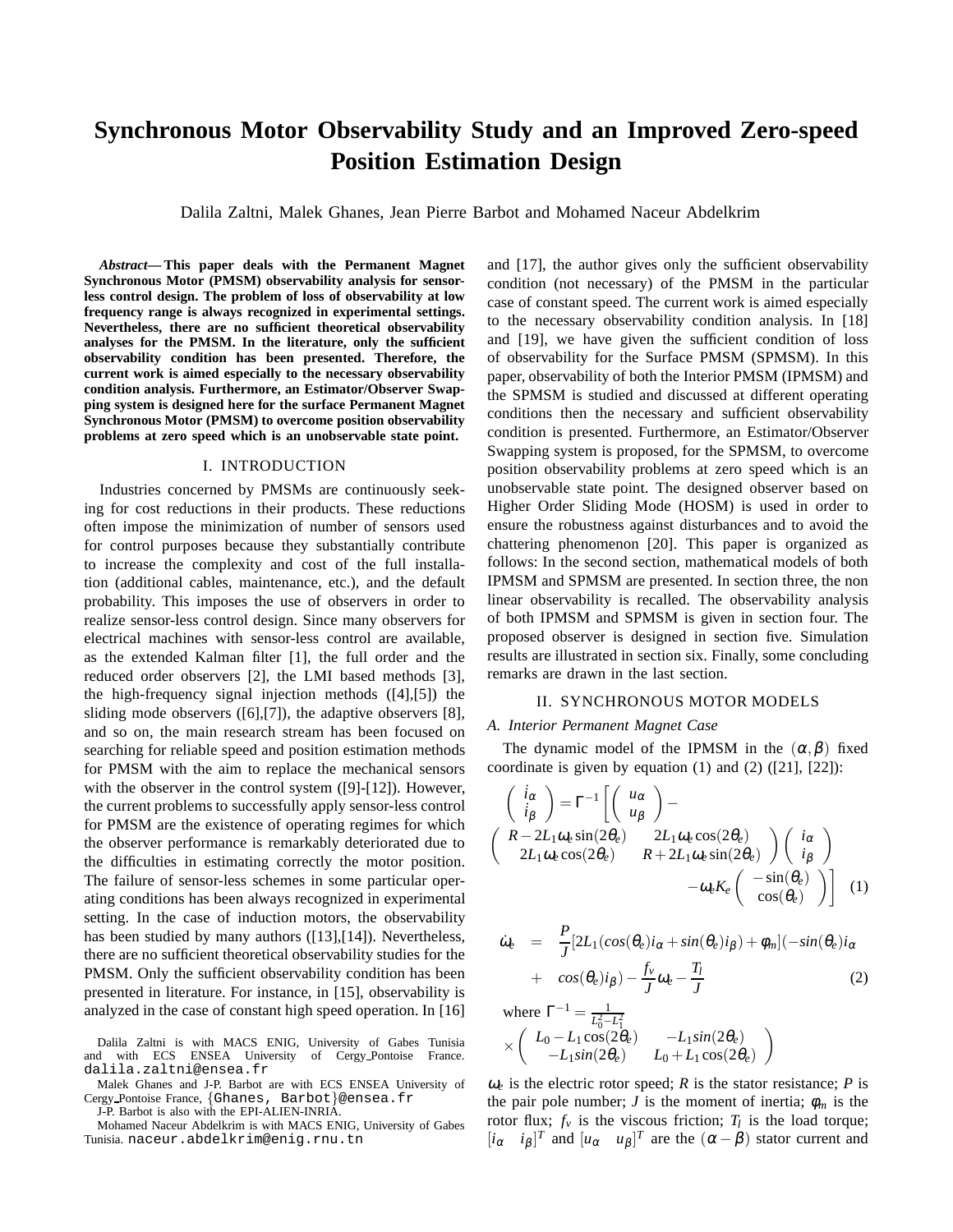voltage vector respectively.  $L_1 = \frac{L_d - L_q}{2}$  and  $L_0 = \frac{L_d + L_q}{2}$ , where  $L_d$ ,  $L_q$  are the (d-q) stator inductance components;

### *B. Surface Mounted Permanent Magnet Case*

In the SPMSM we have  $L_d = L_q$  then  $L_1 = 0$ . Thus, from equation (1) and (2), we can deduce the dynamic

model of the SPMSM:  
\n
$$
\begin{pmatrix}\n i_{\alpha} \\
 i_{\beta}\n\end{pmatrix} = \frac{1}{L_0} \left[ \begin{pmatrix} u_{\alpha} \\
 u_{\beta}\n\end{pmatrix} - R \begin{pmatrix} i_{\alpha} \\
 i_{\beta}\n\end{pmatrix} -\omega_e K_e \begin{pmatrix} -\sin(\theta_e) \\
\cos(\theta_e)\n\end{pmatrix} \right]
$$
\n(3)

$$
\dot{\omega}_e = \frac{P}{J} \phi_m(-\sin(\theta_e)i_\alpha + \cos(\theta_e)i_\beta) - \frac{f_v}{J} \omega_e
$$
  
- 
$$
\frac{T_l}{J}
$$
 (4)

Where  $K_e$  is the BEMF constant.

#### III. NONLINEAR OBSERVABILITY

In this section, the nonlinear observability is recalled [23]. We consider systems of the form:

$$
\sum : \begin{cases} \dot{x} = f(x, u) \\ y = h(x) \end{cases}
$$
 (5)

Where  $x \in X \subset R^n$  is the state vector,  $u \in U \subset R^m$  is the control vector,  $y \in R^p$  is the output vector, *f* and *h* are  $C^{\infty}$ functions.

#### **Definition 3-1**(Locally weak observability)

Consider the system  $\Sigma$  and let  $x_0$  be a point of the state space X.

- $\Sigma$  is locally weakly observable at  $x_0$  if there exist an open neighborhood  $V$  of  $x_0$  such that for every open neighborhood *v* of  $x_0$  contained in *V*,  $I_v(x_0) = x_0$  and is locally weakly observable if it is so at every  $x \in X$ .
- $\Sigma$  is locally regularly weakly observable at  $x_0$  if it is locally weakly observable at  $x_0$  and the  $n-1$  derivatives outputs are sufficient to locally observe the system.

## **Rank Criterion**

A sufficient locally regularly weakly observable condition at  $x_0$  of (5) is that there exists  $(u, \dot{u}, \ldots)$  such that:

$$
rank(J)|_{x_0} = rank \begin{pmatrix} dh \\ dL_f h \\ dL_f^2 h \\ \vdots \\ dL_f^{n-1} h \end{pmatrix} |_{x_0} = n \qquad (6)
$$

#### **Remark 3-1**

1. The notion of locally regularly weakly observability is introduced in order to design an observer of dimension equal to *n*.

2. The condition (6) depends on  $(u, u, ...)$  and this is an implicit justification of the universal inputs introduced in [24].

#### IV. OBSERVABILITY ANALYSIS OF THE PMSM

Let's consider the state vector  $x = [i_{\alpha}, \quad i_{\beta}, \quad \theta_e, \quad \omega_e]^T$ and the output vector  $y = [i_{\alpha}, i_{\beta}]^T$ . Voltages and currents are assumed to be measurable. The order of the state vector of the PMSM is  $n = 4$ . Thus, according to the observability rank criterion mentioned earlier, the PMSM is locally regularly weakly observable at  $x_0$  for  $(u, \dot{u}, ...)$  if the following condition is fulfilled:

$$
rank(J)|_{x_0,(u,\dot{u},...)} = 4
$$
 (7)

#### *A. Observability analysis of the IPMSM*

Consider the system (1) and (2) as:

$$
\begin{pmatrix} \dot{x}_1 \\ \dot{x}_2 \\ \dot{x}_3 \\ \dot{x}_4 \end{pmatrix} = \begin{pmatrix} (\Lambda_{11}\gamma_1 + \Lambda_{12}\gamma_2)/(L_0^2 - L_1^2) \\ (\Lambda_{21}\gamma_1 + \Lambda_{22}\gamma_2)/(L_0^2 - L_1^2) \\ x_4 \\ T_e - mx_4 - \tau \end{pmatrix}
$$
(8)

Where

$$
\Lambda = \begin{pmatrix} L_0 - L_1 \cos(2\theta) & -L_1 \sin(2\theta) \\ -L_1 \sin(2\theta) & L_0 + L_1 \cos(2\theta) \end{pmatrix}
$$

 $\Lambda_{ij}$  is the *i*<sup>th</sup> row of the *j*<sup>th</sup> column of the matrix  $\Lambda$  $\gamma_1 = u_\alpha - (R - 2L_1x_4\sin(2x_3))x_1 + 2L_1x_4\cos(2x_3)x_2 +$  $x_4K_esin(x_3)$  $\gamma_2 = u_\beta - (R - 2L_1x_4\sin(2x_3))x_2 - 2L_1x_4\cos(2x_3)x_1$  $x_4K_ecos(x_3)$  $T_e = \frac{P}{I} [2L_1(cos(x_3)x_1 + sin(x_3)x_2) + \phi_m](-sin(x_3)x_1 +$  $\int_{cos(x_3)x_2}^{\infty}$   $\frac{1}{2}$  (*cos*(*x*<sub>3</sub>)*x*<sub>2</sub>) is the electromagnetic torque.  $\left( (\Lambda_{11}\gamma_1 + \Lambda_{12}\gamma_2)/(L_0^2 - L_1^2) \right)$  $\setminus$ 

Let 
$$
f(x) = \begin{pmatrix} (\Lambda_{11}\gamma_1 + \Lambda_{12}\gamma_2)/ (L_0^2 - L_1^2) \\ (\Lambda_{21}\gamma_1 + \Lambda_{22}\gamma_2)/ (L_0^2 - L_1^2) \\ x_4 \\ T_e - mx_4 - \tau \end{pmatrix}
$$
 and  $h(x) = y$ .

Then, look at the vector of information generated from the output and its only first derivatives:

$$
O_1 = \begin{pmatrix} h_1 \\ h_2 \\ L_f h_1 \\ L_f h_2 \end{pmatrix}
$$
 (9)

The associated observability matrix is:

$$
J_1 = \begin{pmatrix} 1 & 0 & 0 & 0 \\ 0 & 1 & 0 & 0 \\ \frac{\partial L_f^1 h_1}{\partial x_1} & \frac{\partial L_f^1 h_1}{\partial x_2} & \frac{\partial L_f^1 h_1}{\partial x_3} & \frac{\partial L_f^1 h_1}{\partial x_4} \\ \frac{\partial L_f^1 h_2}{\partial x_1} & \frac{\partial L_f^1 h_2}{\partial x_2} & \frac{\partial L_f^1 h_2}{\partial x_3} & \frac{\partial L_f^1 h_2}{\partial x_4} \end{pmatrix}
$$
(10)

The computation of the corresponding determinant gives: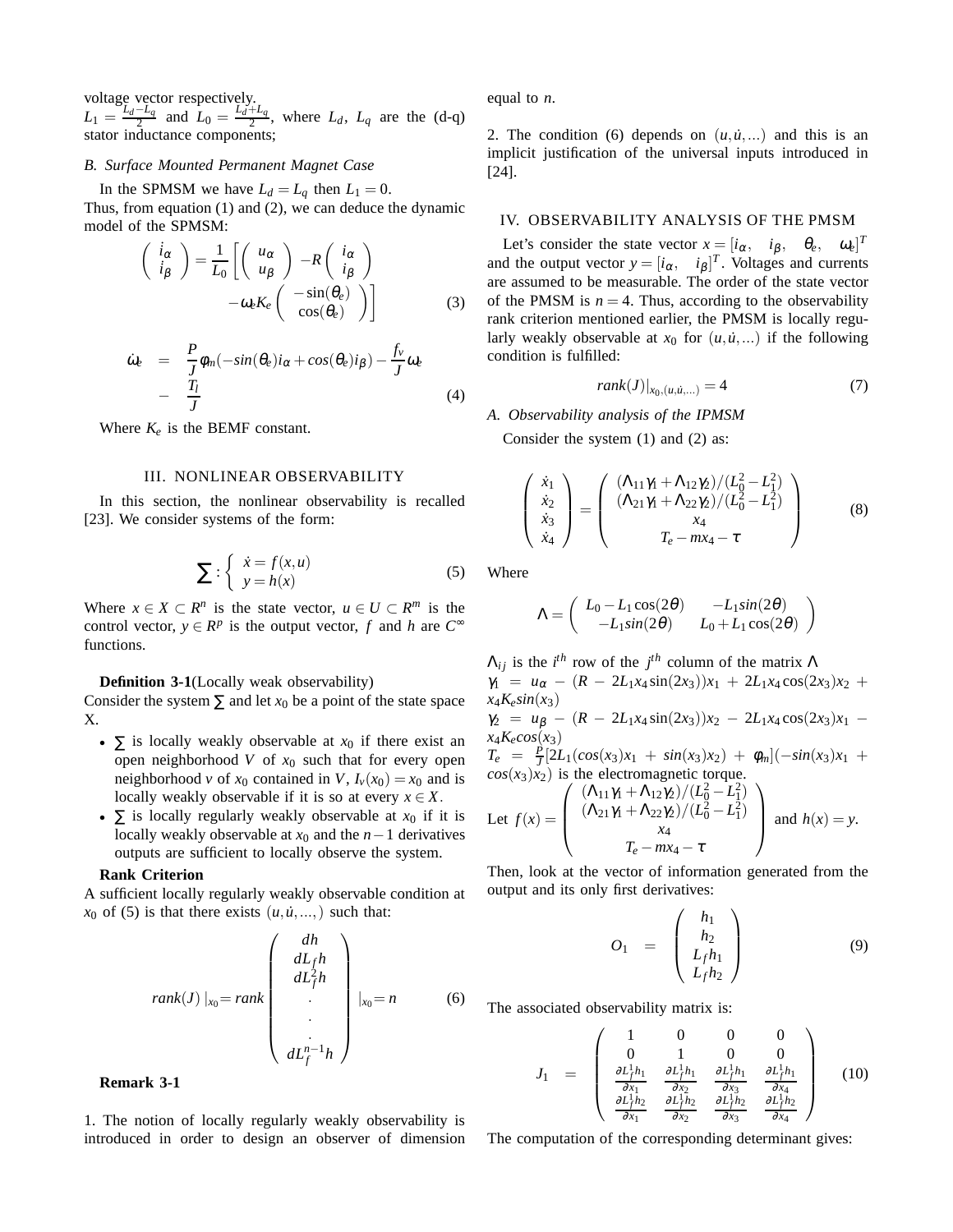$$
\Delta_1 = [[2L_1 \sin(2x_3)\gamma_1 + (L_0 - L_1 \cos(2x_3))\frac{\partial \gamma_1}{\partial x_3} - 2L_1 \cos(2x_3)\gamma_2
$$
  
\n
$$
- L_1 \sin(2x_3)\frac{\partial \gamma_2}{\partial x_3}].[-L_1 \sin(2x_3)\frac{\partial \gamma_1}{\partial x_4} - (11)
$$
  
\n
$$
+ (L_0 + L_1 \cos(2x_3))\frac{\partial \gamma_2}{\partial x_4}]-[-2L_1 \cos(2x_3)\gamma_1
$$
  
\n
$$
- L_1 \sin(2x_3)\frac{\partial \gamma_1}{\partial x_3} - 2L_1 \sin(2x_3)\gamma_2
$$
  
\n
$$
+ (L_0 - L_1 \cos(2x_3))\frac{\partial \gamma_2}{\partial x_3}][(L_0 - L_1 \cos(2x_3))\frac{\partial \gamma_1}{\partial x_4}
$$
  
\n
$$
- L_1 \sin(2x_3)\frac{\partial \gamma_2}{\partial x_4}]/(L_0^2 - L_1^2)
$$

**Case 1: IPMSM at zero speed**: It is important to note that for interior permanent magnet synchronous motor *L*<sup>1</sup> is always different from 0, consequently the  $J_1$  determinant at zero speed  $(x_4 = 0)$  is:

$$
\Delta_1 = [[2L_1 \sin(2x_3)(u_{\alpha} - Rx_1) - 2L_1 \cos(2x_3)(u_{\beta} \n- Rx_2)].[-L_1 \sin(2x_3)(2L_1 \sin(2x_3)x_1 \n+ 2L_1 \cos(2x_3)x_2 + K_e \sin(x_3)) + (L_0 \n+ L_1 \cos(2x_3))(-2L_1 \cos(2x_3)x_1
$$
\n(12)

$$
- 2L_1 \sin(2x_3)x_2 - K_e \cos(x_3))]/(L_0^2 - L_1^2)
$$

**Remark 4-1**: Looking at the previous expression (12), we remark that at zero speed operation  $\Delta_1$  depends on current and voltage. Therefore, we have always the opportunity to find again the observability property by injection of a continue current. Thus, we can conclude that the IPMSM is always observable.

## *B. Observability analysis of the SPMSM*

In this section, we present the observability analysis of the SPMSM and we give a sufficient condition of loss of the observability property.

In this case, we have  $L_d = L_q$  then  $L_1 = 0$ . Therefore, the expression of the determinant of  $J_1$  given in (11) becomes:

$$
\Delta_1 = -K_e^2 x_4 \tag{13}
$$

**Remark 4-2:** The determinant  $\Delta_1$  is dependant only on  $x_4$ . Thus, for the considered output and only its first derivative, the SPMSM is locally weakly observable at  $x_0$  if  $x_4 \neq 0$ . This condition is independent on the considered input  $u_{\alpha,\beta}$ . Now the question is to look if higher derivatives of output overcome the observability singularity at zero speed  $(x_4 = 0)$ . For that, let's consider the model of the SPMSM given by equations (3) and (4) in the form of (5) where :

$$
f(x, u) = \begin{pmatrix} ax_1 + bx_4 \sin(x_3) + cu_\alpha \\ ax_2 - bx_4 \cos(x_3) + cu_\beta \\ x_4 \\ k_1(-\sin(x_3)x_1 + \cos(x_3)x_2) - mx_4 - \tau \end{pmatrix}
$$

and  $h(x) = [x_1, x_2]^T$ , with  $a = \frac{-R}{L_0}$ ,  $b = \frac{K_e}{L_0}$ ,  $c = \frac{1}{L_0}$ ,  $k_t = \frac{p\phi_m}{J}$ ,  $m = \frac{f_v}{J}$  and  $\tau = \frac{T_l}{J}$ .

Let's look to the following vector of information generated from:

$$
O_2 = \begin{pmatrix} h_1 \\ h_2 \\ L_f h_1 \\ L_f h_2 \\ L_f^2 h_1 \\ L_f^2 h_2 \end{pmatrix}
$$
 (14)

The associated observability matrix is:

$$
J_2 = \frac{\partial}{\partial x} O_2 \tag{15}
$$

Condition (7) can be tested by searching for a regular matrix constructed from any four rows of matrix  $J_2$ . Let's consider only the  $1^{st}$ ,  $2^{nd}$ ,  $5^{th}$  and the  $6^{th}$  rows of  $J_2$  as.

$$
J_2 = \begin{pmatrix} 1 & 0 & 0 & 0 \\ 0 & 1 & 0 & 0 \\ \frac{\partial L_f^2 h_1}{\partial x_1} & \frac{\partial L_f^2 h_1}{\partial x_2} & \frac{\partial L_f^2 h_1}{\partial x_3} & \frac{\partial L_f^2 h_1}{\partial x_4} \\ \frac{\partial L_f^2 h_2}{\partial x_1} & \frac{\partial L_f^2 h_2}{\partial x_2} & \frac{\partial L_f^2 h_2}{\partial x_3} & \frac{\partial L_f^2 h_2}{\partial x_4} \end{pmatrix}
$$
(16)

The computation of the corresponding determinant gives:

$$
\Delta_2 = \frac{\partial L_f^2 h_1}{\partial x_3} \cdot \frac{\partial L_f^2 h_2}{\partial x_4} - \frac{\partial L_f^2 h_2}{\partial x_3} \cdot \frac{\partial L_f^2 h_1}{\partial x_4} \n= b^2[-a^2 + am + 2k_t(-cos(x_3)x_1\n- sin(x_3)x_2)]x_4 - 2b^2x_4^3 - b^2(a - m)x_4
$$
\n(17)

From equation (17) the observability loss for the considered output and only its first and second derivatives is  $\Delta_2 = 0$ . The associated manifold of unobservability is given by  $\overline{\Omega} =$  ${x : \Delta_2(x) = 0 \text{ and } \Delta_1 = 0}.$ 

**Remark 4-3** In (17), at zero speed  $x_4 = 0$ , it is obvious that the SPMSM is locally weakly observable for  $\dot{x}_4 \neq 0$ . This is less restrictive than condition  $\Delta_1 = 0$  given by (13).

#### **Case 2: SPMSM at zero speed and acceleration**

The problem now it is to consider the particular case where  $\dot{x}_4 = x_4 = 0$  (zero speed and acceleration), and to look if possible to recover the observability of SPMSM by using the higher order derivatives (greater than 2) of the output.

## **First: consider zero acceleration**  $(\dot{x}_4 = 0)$

The model of the SPMSM used in this case is given by (3)- (4) in the form of (5) where the function  $f(x, u)$  is replaced by

$$
f_0(x, u) = \begin{pmatrix} ax_1 + bx_4 \sin(x_3) + cu_{\alpha} \\ ax_2 - bx_4 \cos(x_3) + cu_{\beta} \\ x_4 \\ 0 \end{pmatrix}
$$

and  $h(x) = [x_1, x_2]^T$ ,

Consider now the vector of information generated by the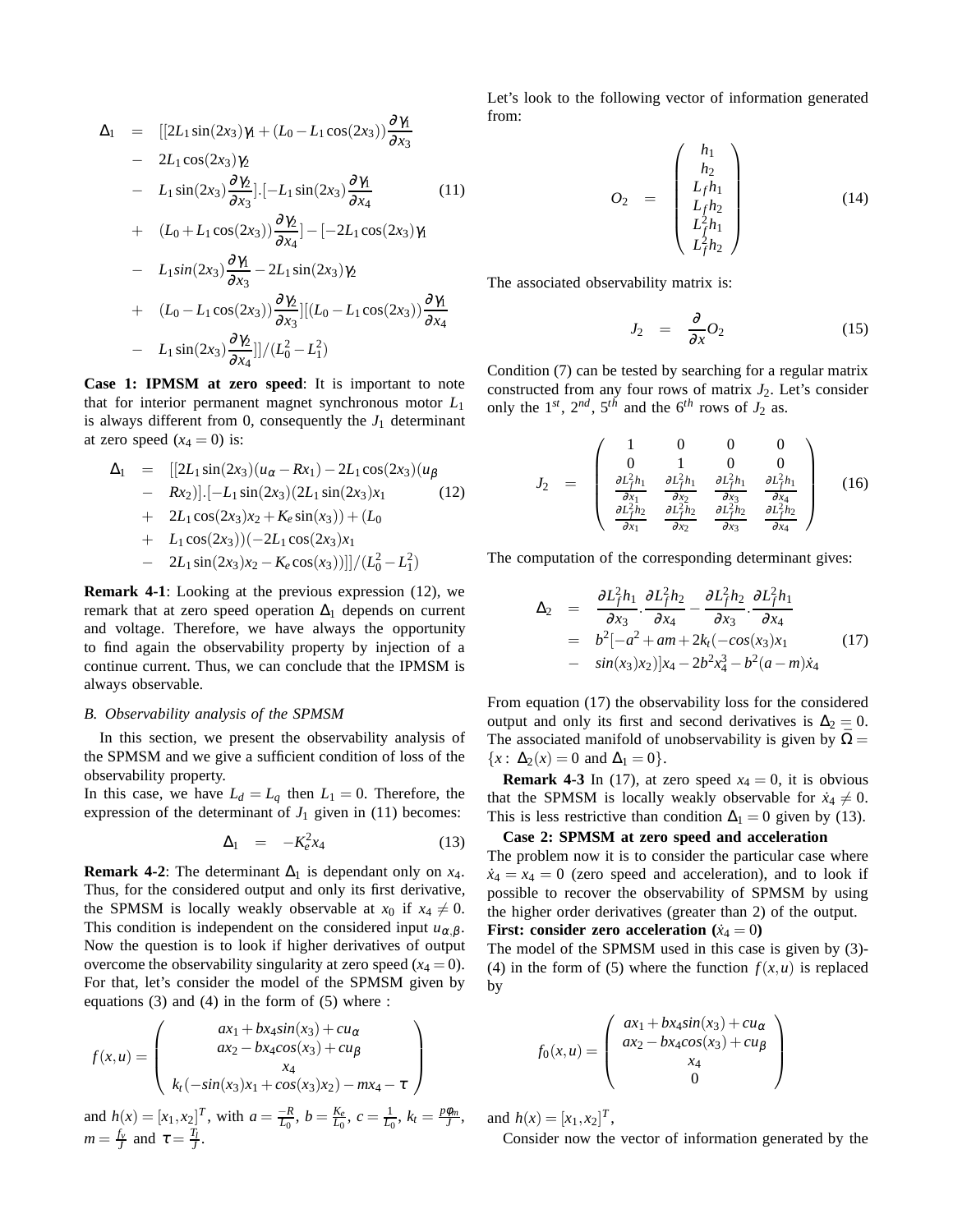output and its first, second and third derivatives:

$$
O_{3} = \begin{pmatrix} h_{1} \\ h_{2} \\ L_{f_{0}}h_{1} \\ L_{f_{0}}h_{2} \\ L_{f_{0}}^{2}h_{1} \\ L_{f_{0}}^{2}h_{2} \\ L_{f_{0}}^{3}h_{1} \\ L_{f_{0}}^{3}h_{2} \end{pmatrix}
$$
 (18)

The associated observability matrix is:

$$
J_3 = \frac{\partial}{\partial x} O_3 =
$$
\n
$$
\begin{pmatrix}\n1 & 0 & 0 & 0 \\
0 & 1 & 0 & 0 \\
a & 0 & bx_4 cos(x_3) & b sin(x_3) \\
0 & a & bx_4 sin(x_3) & -b cos(x_3) \\
a^2 & 0 & c_5 & d_5 \\
0 & a^2 & c_6 & d_6 \\
a^3 & 0 & c_7 & d_7 \\
0 & a^3 & c_8 & d_8\n\end{pmatrix}
$$
\n(19)

with

$$
c_5 = abx_4cos(x_3) - bx_4^2sin(x_3)
$$
  
\n
$$
d_5 = absin(x_3) + 2bx_4cos(x_3)
$$
  
\n
$$
c_6 = abx_4sin(x_3) + bx_4^2cos(x_3)
$$
  
\n
$$
d_6 = -abcos(x_3) + 2bx_4sin(x_3)
$$
  
\n
$$
c_7 = a^2bcos(x_3)x_4 + (-absin(x_3)x_4 - bx_4^2cos(x_3))x_4
$$
  
\n
$$
d_7 = a^2bsin(x_3) + abx_4cos(x_3) - bx_4^2sin(x_3)
$$
  
\n
$$
+ (abcos(x_3) - 2bx_4sin(x_3))x_4
$$
  
\n
$$
c_8 = a^2bsin(x_3)x_4 + (abcos(x_3)x_4 - bx_4^2sin(x_3))x_4
$$
  
\n
$$
d_8 = -a^2bcos(x_3) + abx_4sin(x_3) + bx_4^2cos(x_3)
$$
  
\n
$$
+ (absin(x_3) + 2bx_4cos(x_3))x_4
$$

**Remark 4-4** In (19), at zero acceleration  $\dot{x}_4 = 0$ , it is obvious that the SPMSM is locally weakly observable for  $x_4 \neq 0$ .

**Second: consider also**  $x_4 = 0$  (this corresponds to zero acceleration and speed)

In this case the observability matrix  $J_3$  (19) becomes:

$$
J_4 = \begin{pmatrix} 1 & 0 & 0 & 0 \\ 0 & 1 & 0 & 0 \\ a & 0 & 0 & b\sin(x_3) \\ 0 & a & 0 & -bcos(x_3) \\ a^2 & 0 & 0 & ab\sin(x_3) \\ 0 & a^2 & 0 & -ab\cos(x_3) \\ a^3 & 0 & 0 & a^2bsin(x_3) \\ 0 & a^3 & 0 & -a^2bcos(x_3) \end{pmatrix}
$$
 (20)

**Remark 4-5**: From the equation (20) a recurrence relation can be obtained

$$
\frac{\partial}{\partial x} L_{f_0}^k h_i = a \frac{\partial}{\partial x} L_{f_0}^{k-1} h_i |_{x_4=0}
$$
 (21)

 $k = 2,3$ ,  $i = 1,2$  and can be generalized for higher derivatives. Thus, the higher derivatives of the output greater than three do not recover additional information.

**Remark 4-6**: Equations (20) and (21) show that for the considered output (currents) and its derivatives at any order, the condition  $\dot{x}_4 = x_4 = 0$  (zero speed and acceleration) generates a structural subset of indistinguishability  $\{x: x_4 =$ 0 *and*  $\dot{x}_4 = 0$ . A physical interpretation is related to have the Back Electromotive Forces (BEMFs) equal to zero at any time for  $x_4 = \dot{x}_4 = 0$ , then any information with respect to the SPMSM rotor position is in the dynamics of stator currents.

#### V. THE OBSERVER DESIGN

In order, to overcome the observability problems of the SPMSM at zero speed, we propose here an Estimator/Observer swapping system based on the "Super Twisting Algorithm" (STA). Thus, in this section, the used STA is recalled and then applied to the SPMSM. The convergence of the developed observer is studied.

#### *A. The Super Twisting Algorithm*

The general form of the STA is defined as follows [25]:

$$
u(e_1) = u_1 + \lambda_1 |e_1|^{\frac{1}{2}} sgn(e_1)
$$
  
\n
$$
\dot{u}_1 = \alpha_1 sgn(e_1) \tag{22}
$$

with  $e_1 = x_1 - \hat{x}_1$ ,

 $\lambda_1, \alpha_1 > 0$  are the observer parameters,  $u_1$  is the output of the observer,  $x_1$  is the estimated variable and:

$$
sgn(e_1) = \begin{cases} 1 & if \quad e_1 > 0 \\ -1 & if \quad e_1 < 0 \\ \in [-1 \quad 1] & if \quad e_1 = 0 \end{cases}
$$

*B. Application to Surface PMSM*

Let  $e_{\alpha}$  and  $e_{\beta}$  be the BEMFs. Consider only current dynamic equations of the SPMSM, we can write:

$$
\begin{cases}\n\dot{x}_1 = ax_1 + x_a + cu_\alpha \\
\dot{x}_2 = ax_2 + x_b + cu_\beta\n\end{cases}
$$
\n(23)

where

$$
\begin{cases}\ne_{\alpha} = -\omega_e \sin(\theta_e) \\
e_{\beta} = \omega_e \cos(\theta_e)\n\end{cases} \tag{24}
$$

and

$$
\begin{bmatrix} x_a & x_b \end{bmatrix} = -b \begin{bmatrix} e_\alpha & e_\beta \end{bmatrix} \tag{25}
$$

 $[x_a \ x_b]$  is the vector of unknown variables. Currents and voltages are assumed to be measurable. Applying the STA  $(22)$  to system  $(23)$ , we obtain systems  $(26)$  and  $(27)$ :

$$
\begin{cases} \n\dot{\tilde{x}}_1 = \tilde{x}_a + ax_1 + cu_\alpha + \lambda_1 |e_1|^{\frac{1}{2}} sgn(e_1) \\
\tilde{x}_a = \alpha_1 sgn(e_1) \n\end{cases} \n\tag{26}
$$

$$
\begin{cases} \n\dot{\hat{x}}_2 = \tilde{x}_b + ax_2 + cu_\beta + \lambda_2 |e_2|^{\frac{1}{2}} sgn(e_2) \\
\tilde{x}_b = \alpha_2 sgn(e_2) \n\end{cases} \n\tag{27}
$$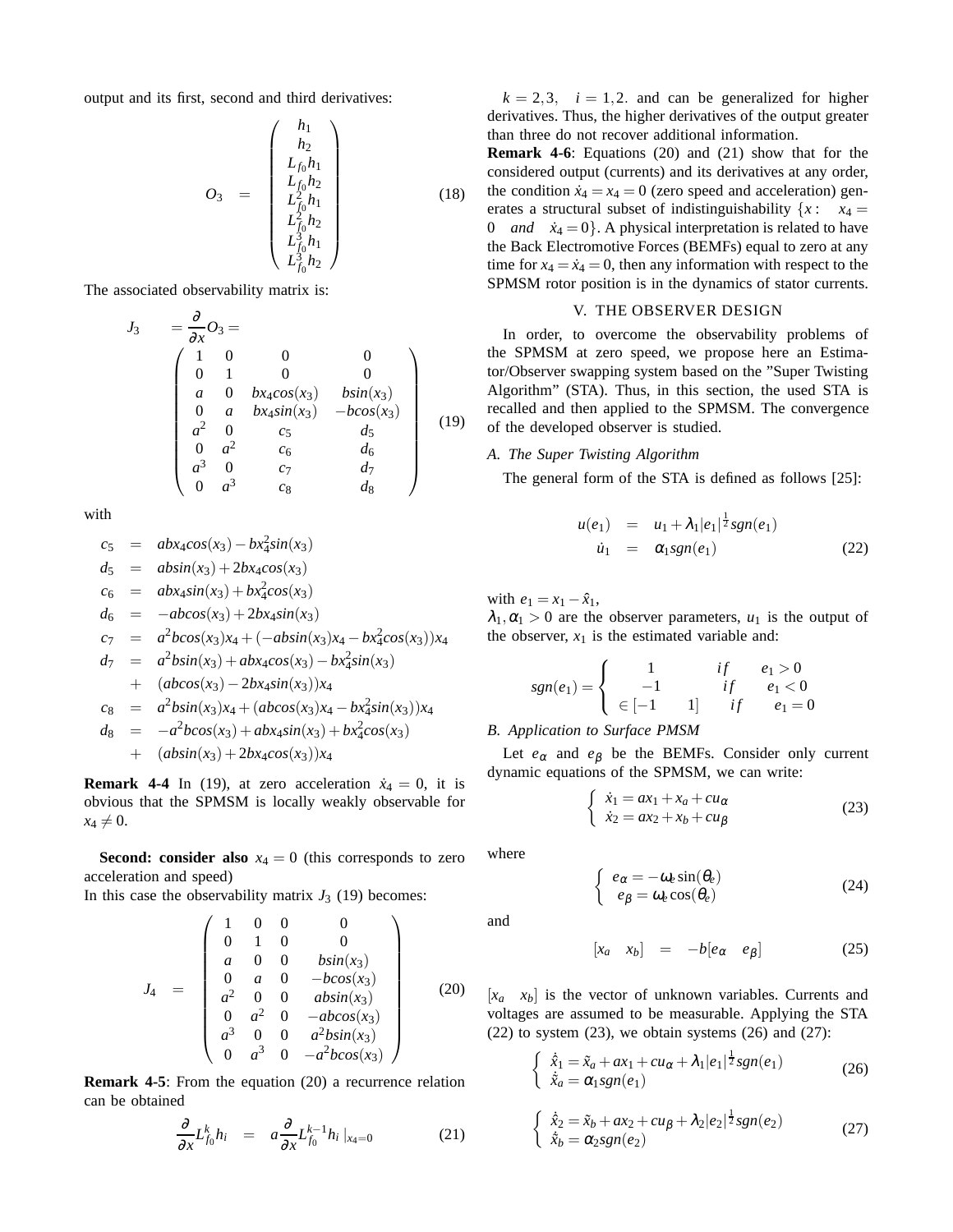Where  $e_1 = x_1 - \hat{x}_1$ ,  $e_2 = x_2 - \hat{x}_2$  and  $\lambda_1, \lambda_2, \alpha_1, \alpha_2$  are positive constants that will be given later.  $\tilde{x}_a$  and  $\tilde{x}_b$  are the estimated values of the unknown variables *x<sup>a</sup>* and *xb*.

According to equations (23), (26) and (27), error dynamics of the observer are given by:

$$
\begin{cases} \dot{e}_1 = e_a - \lambda_1 |e_1|^{\frac{1}{2}} sgn(e_1) \\ \dot{e}_a = f_1(x_b) - \alpha_1 sgn(e_1) \end{cases}
$$
 (28)

$$
\begin{cases}\n\dot{e}_2 = e_b - \lambda_2 |e_2|^{\frac{1}{2}} sgn(e_2) \\
\dot{e}_b = f_2(x_a) - \alpha_2 sgn(e_2)\n\end{cases} (29)
$$

With  $e_a = x_a - \tilde{x}_a$ ,  $e_b = x_b - \tilde{x}_b$ ,  $f_1(x_b) = \omega_e x_b$  and  $f_2(x_a) = -\omega_e x_a$ 

Following the results proposed in [26] and [27] with respect to the STA (22) dedicated to the observer design given by equations (26) and (27), we set:

*Corollary*: For any initial conditions  $x(0)$ ,  $\hat{x}(0)$ , there exists a choice of  $\lambda_i$  and  $\alpha_i$  such that the error dynamics  $e_1, e_2,$  $\dot{e}_1$  and  $\dot{e}_2$  converge to zero and by consequence  $\tilde{x}_a \longmapsto x_a$  and  $\tilde{x}_b$  →  $x_b$ . (See proof in [22])

Figure 1 shows the finite time convergence of the proposed observer. Parameters of the observer are given by :

$$
\alpha_1 > f_1^+
$$
 and  $\lambda_1 > (f_1^+ + \alpha_1) \sqrt{\frac{2}{\alpha_1 - f_1^+}}$  (30)

$$
\alpha_2 > f_2^+
$$
 and  $\lambda_2 > (f_2^+ + \alpha_2) \sqrt{\frac{2}{\alpha_2 - f_2^+}}$  (31)

Where  $f_2^+ = max(f_2(x_a))$  and  $f_1^+ = max(f_1(x_b)),$ 



Fig. 1. The trajectory  $\dot{e}_1 = f(e_1)$ : Finite time convergence.

#### *C. Position and speed estimation*

Having the estimated value of  $x_a$  and  $x_b$  we can easily deduce the rotor position and speed using equations (24), (25), (26) and (27). When the motor operates out of the unobservable region, the rotor position can be calculated as:

$$
\hat{\theta}_e = \arctan_2(\frac{-\tilde{x}_a}{\tilde{x}_b})\tag{32}
$$

However, as it is shown in section four, the rotor position is not observable at zero speed and acceleration because  $\tilde{x}_a$  and  $\tilde{x}_b$  are non existent in this condition and then we can not use the observer equation (32). For this reason, we propose here an Estimator/Observer swapping system which allows the use of the observer at high speed and swap automatically to the estimator when the speed becomes under a defined very low value. The estimated position is calculated as:

$$
\hat{\theta}_e = \int_0^t |\hat{\omega}_e| dt + cte \tag{33}
$$

Where

$$
|\hat{\omega}_e| = \frac{\sqrt{\tilde{x}_a^2 + \tilde{x}_b^2}}{b} \tag{34}
$$

The initial value of the estimated position  $(\hat{\theta}_e(0) = cte)$  is equal to the last value computed by the observer (32) before swapping to the estimator. The estimated speed is calculated as:

$$
\hat{\omega}_e = \frac{\sqrt{\tilde{x}_a^2 + \tilde{x}_b^2}}{b} sgn(\tilde{x}_a \sin(\hat{\theta}_e) - \tilde{x}_b \cos(\hat{\theta}_e))
$$
(35)

#### VI. SIMULATION RESULTS

The used motor in the simulation testing is a three-phase SPMSM. The specifications and parameters are : Rated Power  $P_n = 1.7kW$ ; Rated speed  $\omega_n = 157 \text{ rad.} s^{-1}$ ; Rated voltage  $U_n = 380V$ ; Rated current  $I_n = 3.8A$ ; Number of pole pairs  $P = 3$ ; Stator inductance  $L_0 = 0.027H$ ; Stator resistance *R* = 3.3Ω; Rotor flux  $φ<sub>m</sub> = 0.341$ ; Rotor inertia *J* = 0.0026 $kg.m^2$ ; Viscous friction  $f_v = 0.0034 kg.m^2.s^{-1}$ . The proposed observer is tested in open loop to the benchmark trajectories [28] presented in Fig. 2. In this benchmark, two reference trajectories are defined: The reference rotor speed (Fig.  $2(a)$ ) and the load torque (Fig.  $2(b)$ ). In this work, we are interesting only to the observability of the SPMSM. Two tests are carried out. In the first test, we use only the observer ( Fig. 3). In this case, we remark that the estimated position and speed reach the real ones with good accuracy and robustness when the motor operates out of the unobservable condition. However, at zero speed and acceleration, the rotor position is not observable. In the second test, we use the proposed Estimator/Observer swapping system (Fig. 4). Thus, in this case, we show that the rotor position can be obtained at all range of speed.

#### VII. CONCLUSION

In this paper, the observability analysis of both the SPMSM and the IPMSM has been presented and discussed at different operating conditions. A necessary and sufficient observability condition has been presented. Furthermore, in order to improve the rotor position estimation at zero speed, an Estimator/ Observer swapping system has been designed for the SPMSM. The convergence of the observer is proved. Some simulation results has been presented to illustrate the performance of the proposed Estimator/Observer swapping system compared to the results obtained when using only the observer.